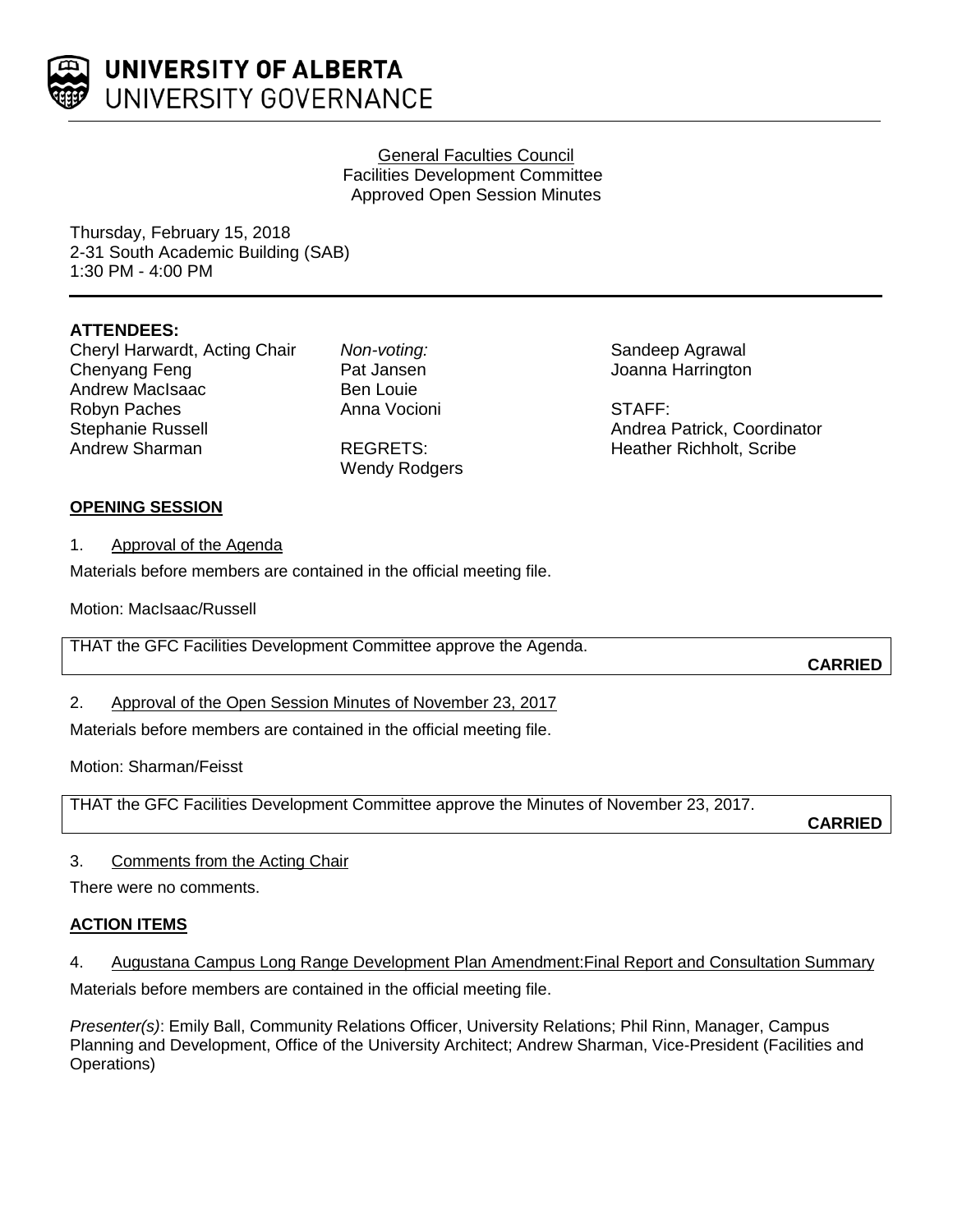*Purpose of the Proposal*: To provide GFC Facilities Development Committee with a Long Range Development Plan (LRDP) Amendment Report and associated consultation summary (from Open Houses #1 and #2) for recommendation to the GFC Academic Planning Committee (APC) and the Board of Governors.

Mr Rinn presented the final report and summary to the committee. He noted that the land use plan would allow Augustana campus to accommodate enrollment increases to 2,000 students. Mr Rinn also noted that stakeholder concerns raised in the first Open House were addressed in the second Open House, in particular: campus connections to the community and services, and parking and transportation.

Mr Sharman noted that during the development of the LRDP amendment there was substantial consultation with all stakeholders.

Ms Ball noted that the two Open Houses were well attended and the feedback was positive overall.

#### *Discussion*:

Members discussed the requirement for residences and it was noted that planners were considering how to provide residences that would accommodate future requirements including what kind of residences would be in demand.

Members asked how student mental health was addressed in the plan. Discussion touched on the preservation of existing green space and plans to highlight the ravine with a low impact trail as well as plans to enhance activity in the Quad and the connection to the City of Camrose Recreation Facility.

Members asked for clarification on the difference between joint use and mixed use facilities.

#### Motion: MacIsaac/Russell

THAT the GFC Facilities Development Committee, under delegated authority from General Faculties Council, recommend to the GFC Academic Planning Committee the proposed Augustana Campus Long Range Development Plan Amendment 2018, as proposed by Planning and Project Delivery, and as set forth in Attachment 2, to be effective upon final approval.

**CARRIED**

#### **DISCUSSION ITEMS**

#### 5. University of Alberta Botanic Garden (UABG) Main Entry Design Process Summary Report

Materials before members are contained in the official meeting file.

*Presenter(s)*: Lee Foote, Director, University of Alberta Botanic Garden; Phil Rinn, Manager, Campus Planning and Development, Office of the University Architect

*Purpose of the Proposal*: To provide GFC Facilities Development Committee with an update on the UABG main entry project. This includes an overview of the design process undertaken to date, key program elements, opportunities, and constraints, resultant design outcomes that balance the functional, technical, operational and budgetary considerations of the project. Also provided is a brief update on how the main entry project supports and coordinates with other ongoing development projects at UABG (e.g. Aga Khan Garden Alberta, Ecological Learning Centre, etc.).

Dr Foote gave an overview of the redesign to the main entry and its response to the past challenges of safety and congestion as well as anticipated higher traffic, future development, evening and year round access.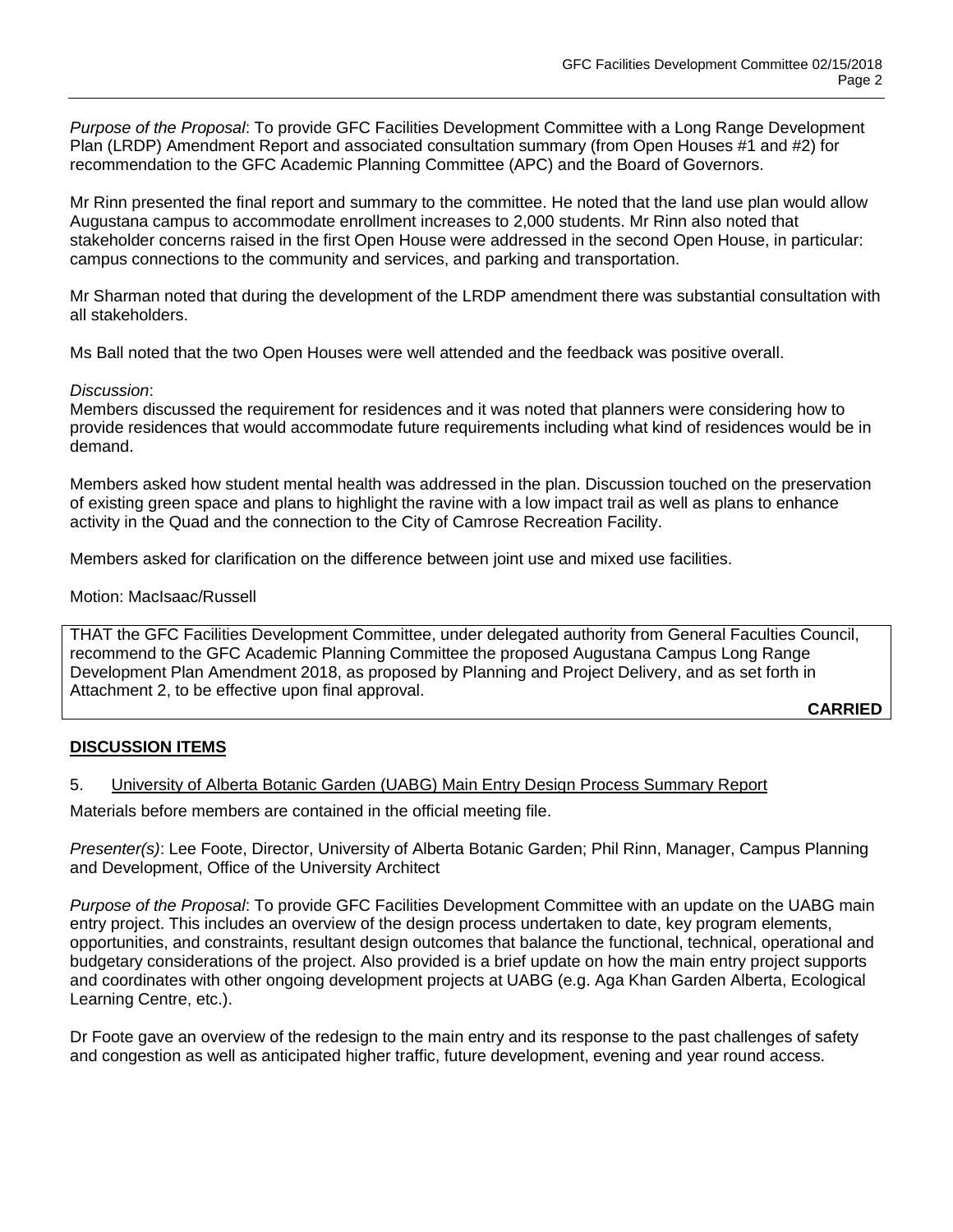Mr Rinn noted that the structure had already been roughed in and worked as expected to address safety and traffic congestion. He also noted public access to a picnic area outside the paid access area of the gardens. Completion of the project was expected by June 29, 2018.

### *Discussion*:

Regarding public access to the gardens, members enquired if there would be public washrooms outside the paid access area. It was noted that there were no plans for public washrooms outside the paid entry to the gardens at this time but the future Ecological Learning Centre may have washrooms accessible to the public.

### 6. Projects Update from Facilities and Operations (no documents)

There were no documents.

*Presenter(s)*: Pat Jansen, Associate Vice-President, Planning and Project Delivery Office

### *Discussion*:

Mr Jansen provided the following update in regards to ongoing projects at the University of Alberta:

## **Past Projects – Construction Phase**

*East Campus Village Residence Building:* Building interior fit-outs are progressing as scheduled, with building envelope enclosure targeted for completion by this spring. As noted last meeting we will be planning a committee walk about prior to facility takeover. Planned occupancy July/August 2018.

*Lister 5 Residence Building:* Ongoing per planned schedule. Occupancy is scheduled to be achieved in 2018. Ongoing monitoring of site and traffic noise.

**SIF:** Ongoing progress for each site – work primarily consists of interior renovations - labs, classroom, etc. - and system renewals) CMEB, ECREF, ETLC, Bio Sci, Chem West, Chem East, Augustana Lab Renewals, CSB, MSB, CSJ lab renewals; all projects are being implemented on a fast track delivery model to achieve Substantial Completion by April 2018 . Several projects have reached completion or are nearing completion. Ongoing reporting to federal and provincial representatives per grant agreements.

*UA Botanical Garden (UABG) - Islamic Garden:* Good progress continues to be made through the winter season. Currently tracking over 90% complete. Spring work will include final clean-up, canopies, fountain installation and final plantings. As noted at a previous meeting, consideration to host a FDC at the UABG will continue to be reviewed with the Chair.

#### **In Planning and/or Design Phase**

*Twin Arena:* The selection of Prime Consultant has been made – we, will be coming forward to FDC with designs for review/approval in early 2018. Schematic and Design Development Phase will follow the current stage of Concept Development.

*Maskwa House:* no change, project has reached design development phase - awaiting financial support.

*UA Pavilion (Garden):* Pavilion prime consultant has completed the concept design phase, as the designs progress into Schematic Design - will be focus of future presentations. At this point capital funding has yet to be fully secured.